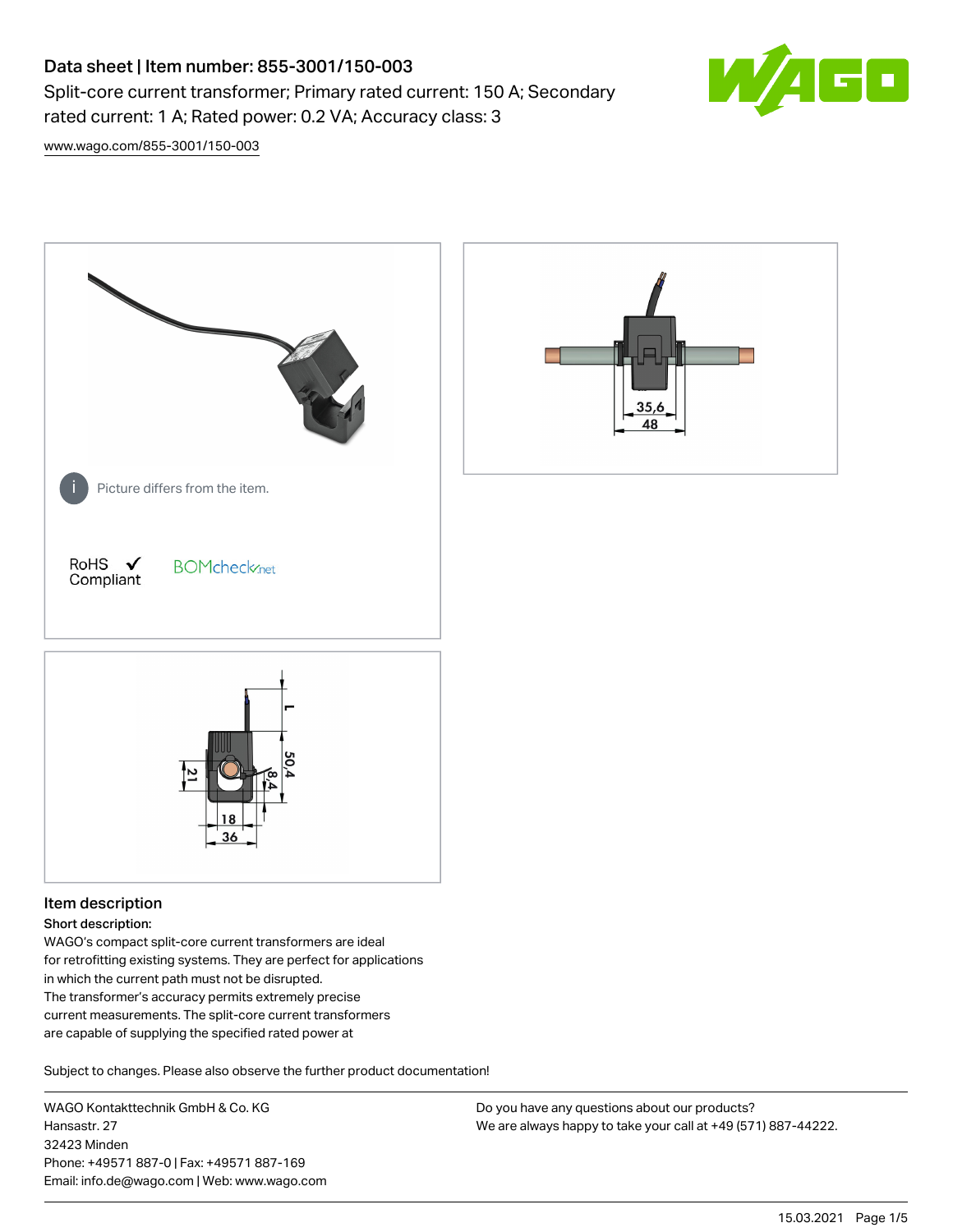

the end of the secondary cable. All transformers are supplied with color-coded cables. Two UV-resistant cable ties are also included for secure and easy mounting. Features:

- П Current ratios from 150 A (primary side) and 1 A (secondary side)
- $\qquad \qquad \blacksquare$ No measuring cable interruption
- $\blacksquare$ Ideal for use in very confined spaces
- $\blacksquare$ Rapid mounting
- $\blacksquare$ For use around insulated cables up to 18 mm diameter
- $\blacksquare$ Compact and hinged
- $\blacksquare$ Color-coded connecting cable 3 m

## Data

## Technical data

#### Input – current transformer

| Primary rated current                             | 150 A                      |
|---------------------------------------------------|----------------------------|
| Rated continuous thermal current I <sub>cth</sub> | 100 %                      |
| Rated short-time thermal current Ith              | 60 x $I_N$ / 1 s           |
| Rated surge current I <sub>dyn</sub>              | $2.5 \times I_{\text{th}}$ |
| Rated frequency                                   | $5060$ Hz                  |

## Output – current transformer

| Secondary rated current    |          |
|----------------------------|----------|
| Rated power S <sub>r</sub> | $0.2$ VA |

## Measurement error

| Accuracy class |  |
|----------------|--|

## Safety and protection

| Highest voltage for equipment $U_m$ | AC 720 V <sub>rms</sub> |
|-------------------------------------|-------------------------|
| Protection type                     | IP <sub>20</sub>        |

## Test voltage

Test voltage **AC 3 kV; 50 Hz; 1 min** 

Subject to changes. Please also observe the further product documentation!

WAGO Kontakttechnik GmbH & Co. KG Hansastr. 27 32423 Minden Phone: +49571 887-0 | Fax: +49571 887-169 Email: info.de@wago.com | Web: www.wago.com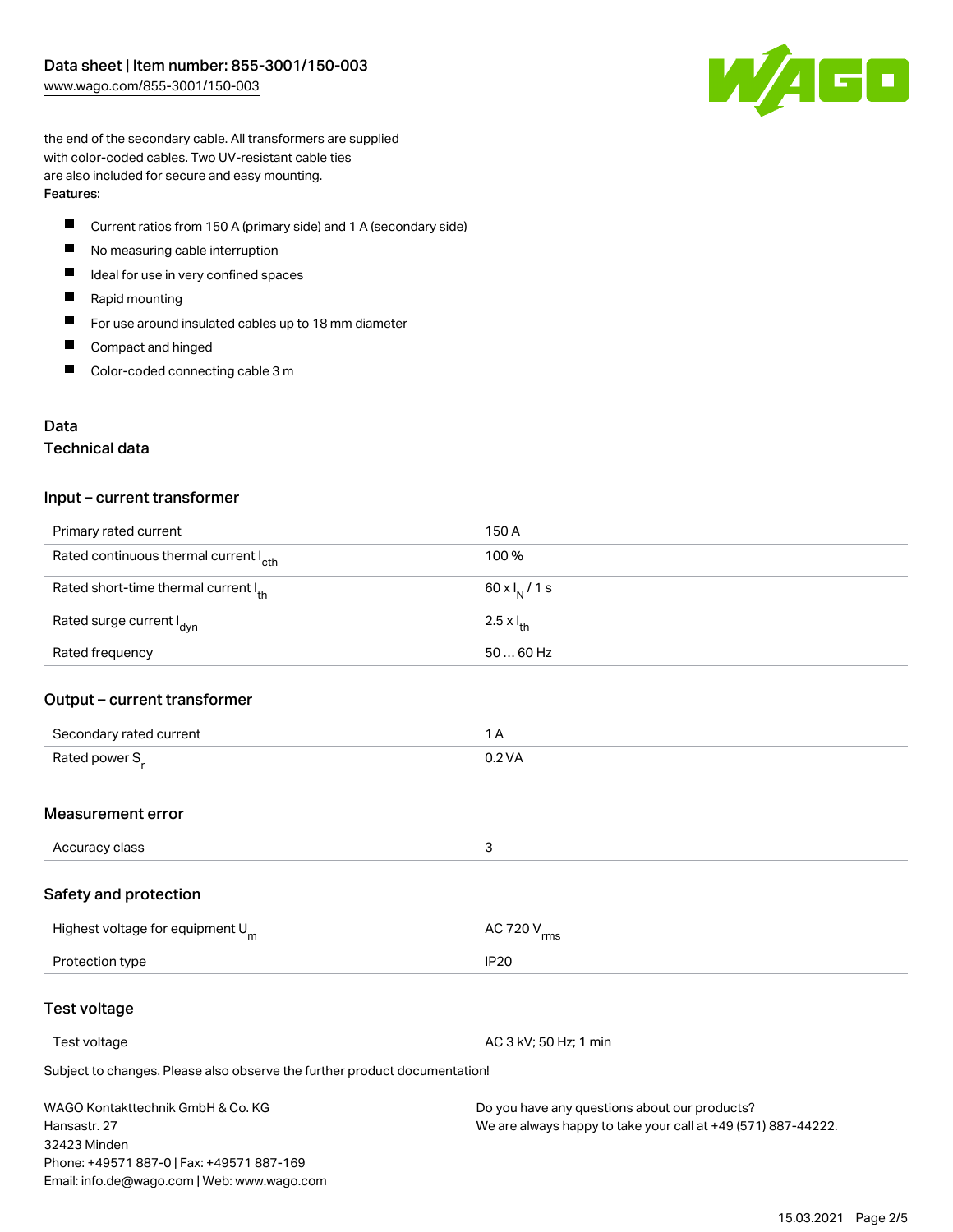

# Connection data

| Feedthrough for measurement conductor   | $Ø$ 18 mm                                  |
|-----------------------------------------|--------------------------------------------|
| Cable type                              | 2 x 0.5 mm <sup>2</sup> ; fine-stranded    |
| Color code                              | brown = $S1$ ; blue = $S2$                 |
|                                         |                                            |
| Physical data                           |                                            |
| Cable length                            | 3 <sub>m</sub>                             |
| Mechanical data                         |                                            |
| Mounting type                           | Split-core current transformer (suspended) |
| Material data                           |                                            |
| Insulation class                        | Ε                                          |
| Flammability class per UL94             | V <sub>2</sub>                             |
| Housing material                        | PA 66                                      |
| Weight                                  | 225g                                       |
| <b>Environmental requirements</b>       |                                            |
| Surrounding air temperature (operation) | $-1055$ °C                                 |
| Surrounding air temperature (storage)   | $-2070 °C$                                 |
| Relative humidity                       | 585% (without condensation)                |
| Operating altitude (max.)               | 2000m                                      |
| <b>Standards and specifications</b>     |                                            |
| Standards/Specifications                | EN 61869-1; EN 61869-2                     |
| <b>Commercial data</b>                  |                                            |
| Packaging type                          | <b>BOX</b>                                 |
| Country of origin                       | <b>NL</b>                                  |
| <b>GTIN</b>                             | 4055143950589                              |

## Compatible products

General accessories

Subject to changes. Please also observe the further product documentation!

Customs tariff number 85043180888

WAGO Kontakttechnik GmbH & Co. KG Hansastr. 27 32423 Minden Phone: +49571 887-0 | Fax: +49571 887-169 Email: info.de@wago.com | Web: www.wago.com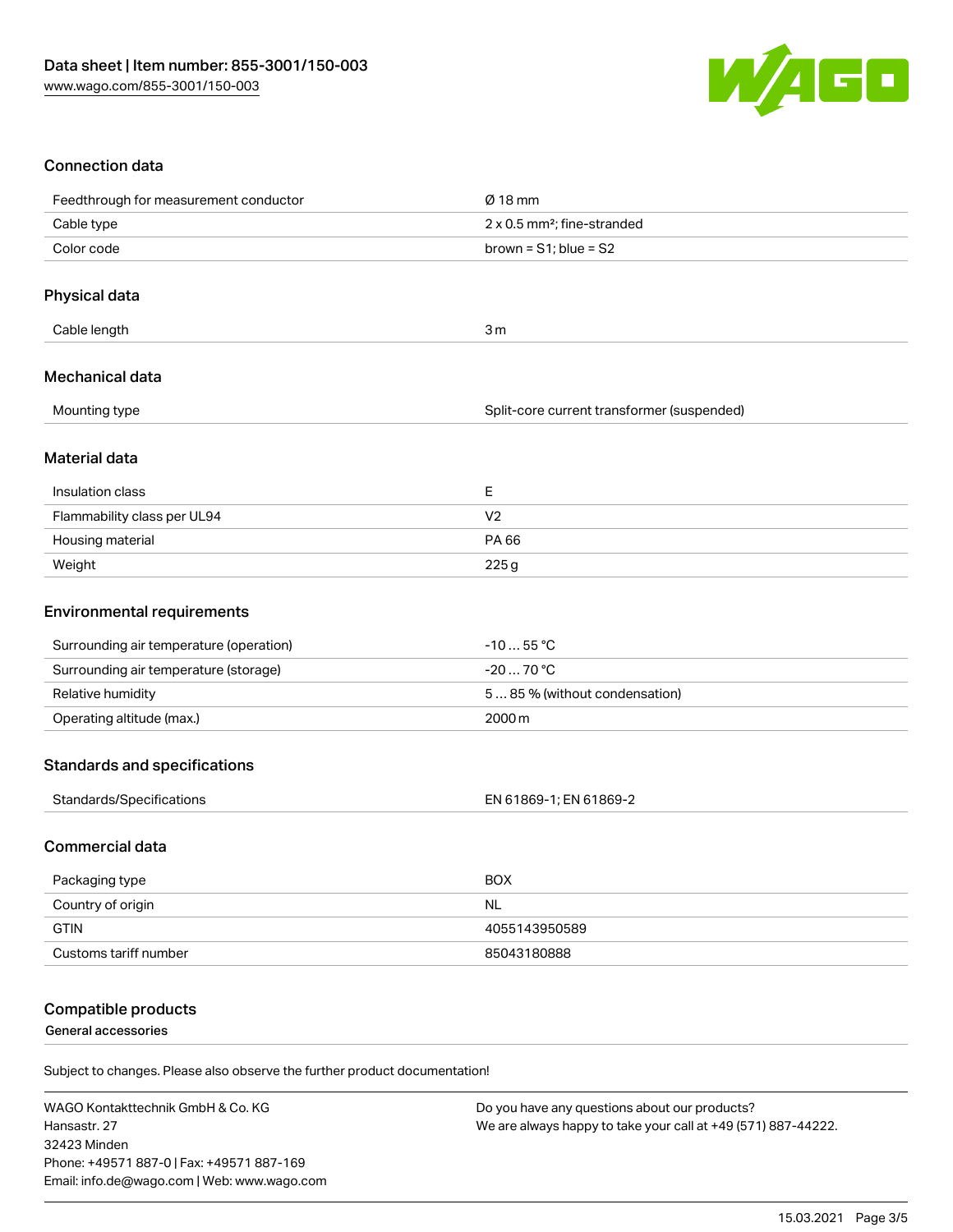



#### Item no.: 857-551

Current signal conditioner; Current input signal; Current and voltage output signal; Digital output; Configuration via software; Supply voltage: 24 VDC; 6 mm module width [www.wago.com/857-551](http://www.wago.com/857-551)

# Downloads Documentation

| <b>Bid Text</b>                                                                       |           |          |          |
|---------------------------------------------------------------------------------------|-----------|----------|----------|
| X81 - Datei                                                                           |           | xml      | Download |
|                                                                                       |           | 5.4 kB   |          |
| docx - Datei                                                                          |           | docx     | Download |
|                                                                                       |           | 15.7 kB  |          |
| <b>Instruction Leaflet</b>                                                            |           |          |          |
| Kabelumbau-Stromwandler                                                               | $V$ 1.1.0 | pdf      | Download |
|                                                                                       | 15.1.2020 | 832.5 kB |          |
|                                                                                       |           |          |          |
| <b>Engineering-Software</b>                                                           |           |          |          |
| Software for Interface-Products                                                       |           |          |          |
| WAGO Interface Configuration Software G2 FULL                                         | 1.0.5.03  | exe      | Download |
| The full setup, in addition to the WAGO Interface Configuration Software G2, includes | 14.9.2020 | 113.7 MB |          |
| the installation for the Microsoft .NET Framework.                                    |           |          |          |

| WAGO Interface Configuration Software G2 SMALL                             | 1.0.5.03    | exe     | Download |
|----------------------------------------------------------------------------|-------------|---------|----------|
| The full setup only includes the WAGO Interface Configuration Software G2. | 14, 9, 2020 | 29.8 MB |          |

# Environmental Product Compliance

| <b>Compliance Search</b>                                                                                                              |     |          |
|---------------------------------------------------------------------------------------------------------------------------------------|-----|----------|
| Environmental Product Compliance 855-3001/150-003                                                                                     | URL | Download |
| Split-core current transformer; Primary rated current: 150 A; Secondary rated<br>current: 1 A; Rated power: 0.2 VA; Accuracy class: 3 |     |          |

#### Installation Notes

Installation

Subject to changes. Please also observe the further product documentation!

WAGO Kontakttechnik GmbH & Co. KG Hansastr. 27 32423 Minden Phone: +49571 887-0 | Fax: +49571 887-169 Email: info.de@wago.com | Web: www.wago.com